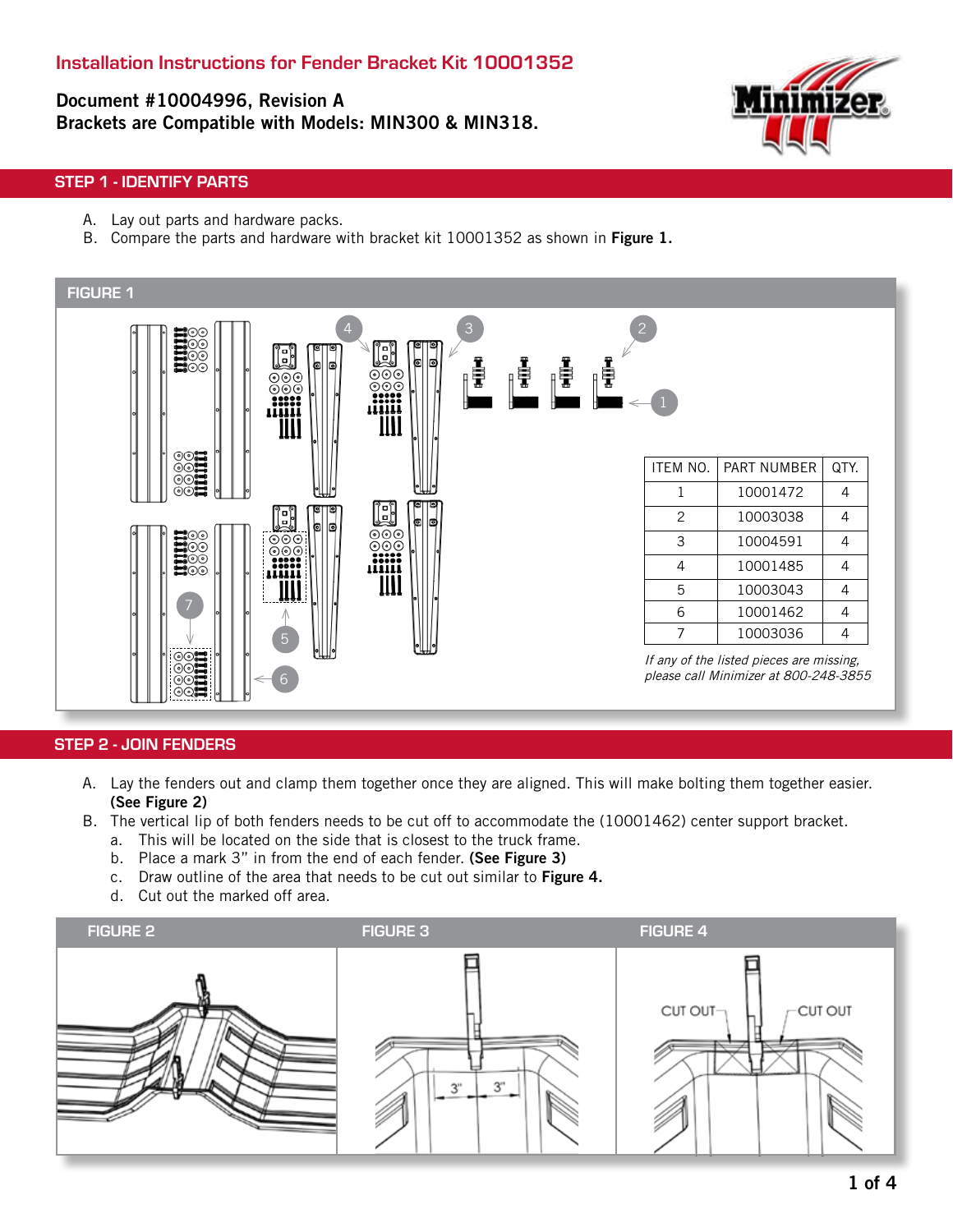# Document #10004996, Revision A Brackets are Compatible with Models: MIN300 & MIN318.



C. Make sure the center bracket and the trim plate *(if purchased)* are centered between the two fenders. (See Figure 5)

Tip: The center bracket (10001462) "V" should be facing down.

- a. Drill eight holes through the fender and trim plate from the bottom using the holes in the (10001462) center bracket as a guide.
- b. Use eight  $5/16$ " x 1" bolts to bolt the fenders, trim plate, and center bracket together.
- c. Use eight 5/16" nuts provided with the kit on the underside of the fenders.
- d. Recommended torque is 10-15 ft.-lbs.

Tip: Start with the bolts closest to the truck frame and work towards the outside.

#### STEP 3 - DETERMINE SIZE OF SPACERS AND POSITION FENDERS

- A. Confirm the total suspension travel distance. This is used to determine the clearance required between the fender and the tire.
	- a. For air suspension systems, dump the air bags and confirm it is the lowest point of travel.
		- i. Understand that some air suspension designs may cause the wheels to roll closer to the fender (roll forward) as the
			- suspension deflates. In order to make sure the fenders are

centered on the tires, test the suspension in the inflated and deflated positions to determine the best positioning so that the fenders are centered over the tires in the inflated position.

- ii. For air suspensions with travel exceeding 6", a travel stop may need to be installed to reduce required clearance between the fenders and tires. This will also improve alignment and 5th wheel plate clearance. (Please call Minimizer @ 800-248-3855 for questions regarding this issue).
- b. For spring systems, measure the distance between the spring assembly and the bump stops on the frame and record the measurement.
- B. Place the fenders on spacer blocks above the tires.
	- a. In most applications 1.5" of tire clearance is best.
	- b. The goal is to ensure the fender does not rub the tire.
		- i. The minimum clearance recommended is ¾" above the maximum travel point of the suspension system.
	- c. For an air suspension system, place a ¾" to 1.5" thick board on top of the tires after the air is released from the airbags. (See Figure 6)
	- d. For spring suspensions use spacer material that is ¾" to 1.5" thicker than the measurement recorded above.
- C. For trucks with air suspension, raise and lower the suspension to confirm the clearance between the fenders and wheels and that the fenders will be centered front to rear when the air suspension is inflated.

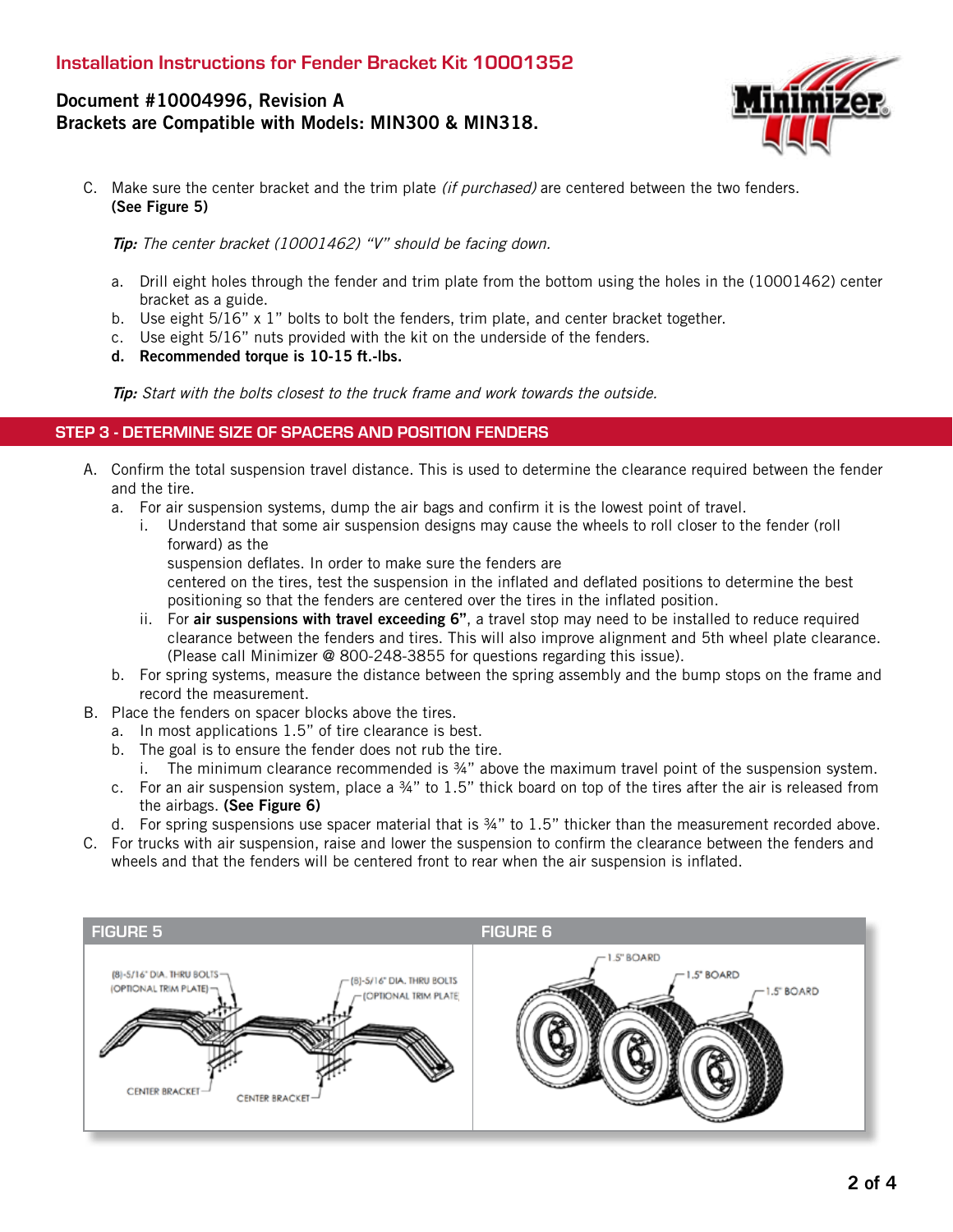# Installation Instructions for Fender Bracket Kit 10001352

# Document #10004996, Revision A

Brackets are Compatible with Models: MIN300 & MIN318.



### STEP 4 - POSITION BRACKETS

- A. With the fenders in position, mark and test fit the brackets where they will attach to the frame.
- B. If possible, use existing bolt holes in the frame to attach the front and rear (10004591) poly brackets.

**Tip:** It is common for the front bracket to align with the existing quarter fender holes.

- C. If possible, use existing bolt holes in the frame to attach a steel plate (not supplied) for the center bracket and weld the bracket to the plate. (See Figure 7)
	- a. Plate should be a minimum of 1/4" thick.
- D. Another option is to weld the bracket directly to the frame

#### Warning: Review vehicle owner's manual before welding directly to the frame.

- E. If possible, position the mounting brackets low on the fender so they are no more than 15" from the bottom. (See Figure 8)
	- a. Brackets mounted 8-12" from the edge is optimal.
	- b. The goal is to reduce the risk of the leading edge of the fender from blowing back against the tire during high wind.

**Tip:** If the front fender bracket is mounted higher than 15", refer to the link below for further suggestions on adding additional support http://www.minimizer.com/instructions.html

#### NOTES:

- Round spacers are supplied to hold the (10001472) swivel bracket away from the frame when needed. In some cases, frame components may interfere with the required bracket location and require a spacer. (See Figure 9)
- USE SPACERS ONLY WHEN NECESSARY! The ideal installation is to mount the (10001472) swivel bracket directly to the frame using no spacers.
- If using the mounting hole inside the pipe of the swivel bracket, the excess flat steel may be trimmed off to provide a cleaner look.

### STEP 5 - ATTACH BRACKETS TO TRUCK FRAME

- A. Once the front bracket is in position with the fender, tighten the 5/8" x 4-1/2" bolt that goes through the (10001472) swivel bracket to attach the swivel securely to the frame. (See Figure 10)
	- a. Recommended torque is 160-170 ft-lbs.

### FIGURE 7





FIGURE 9